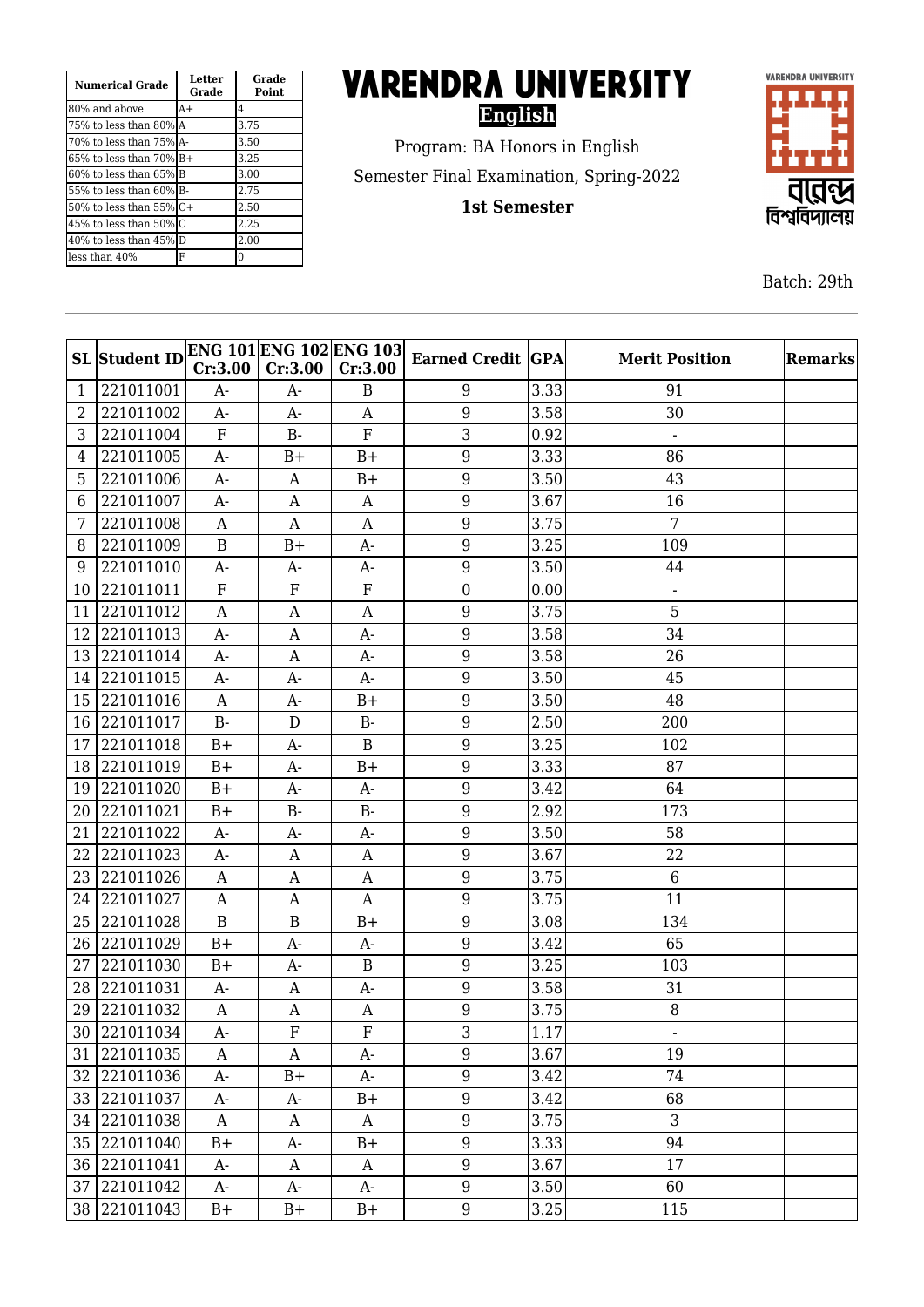|    | <b>SL</b> Student ID |               | <b>ENG 101 ENG 102 ENG 103</b> |               | <b>Earned Credit GPA</b> |      | <b>Merit Position</b> | Remarks |
|----|----------------------|---------------|--------------------------------|---------------|--------------------------|------|-----------------------|---------|
|    |                      | Cr:3.00       | Cr:3.00                        | Cr:3.00       |                          |      |                       |         |
| 39 | 221011044            | A             | $B+$                           | $B+$          | 9                        | 3.42 | 72                    |         |
| 40 | 221011045            | A-            | A-                             | $A-$          | 9                        | 3.50 | 59                    |         |
| 41 | 221011047            | $\mathcal{C}$ | $C +$                          | $C +$         | 9                        | 2.42 | 202                   |         |
| 42 | 221011048            | $\mathbf B$   | $B+$                           | $\bf{B}$      | 9                        | 3.08 | 131                   |         |
| 43 | 221011049            | $B+$          | $A-$                           | $A-$          | 9                        | 3.42 | 66                    |         |
| 44 | 221011050            | $A-$          | $B+$                           | A             | 9                        | 3.50 | 61                    |         |
| 45 | 221011051            | A-            | $B+$                           | $B+$          | 9                        | 3.33 | 92                    |         |
| 46 | 221011052            | $B+$          | $B+$                           | $B+$          | 9                        | 3.25 | 110                   |         |
| 47 | 221011053            | $\mathbf{A}$  | A                              | $A+$          | 9                        | 3.83 | $\overline{2}$        |         |
| 48 | 221011054            | ${\bf F}$     | ${\bf F}$                      | ${\bf F}$     | $\boldsymbol{0}$         | 0.00 | $\overline{a}$        |         |
| 49 | 221011055            | $A-$          | $A -$                          | $A-$          | 9                        | 3.50 | 52                    |         |
| 50 | 221011056            | $B+$          | $\mathbf B$                    | $B -$         | 9                        | 3.00 | 156                   |         |
| 51 | 221011057            | $B+$          | $B+$                           | <b>B-</b>     | 9                        | 3.08 | 142                   |         |
| 52 | 221011058            | $A-$          | $\mathbf{A}$                   | $B+$          | 9                        | 3.50 | 62                    |         |
| 53 | 221011059            | $\mathcal{C}$ | $B -$                          | $C +$         | 9                        | 2.50 | 201                   |         |
| 54 | 221011060            | $B+$          | $B+$                           | <b>B-</b>     | 9                        | 3.08 | 145                   |         |
| 55 | 221011061            | $A-$          | $B+$                           | A-            | 9                        | 3.42 | 73                    |         |
| 56 | 221011062            | $B+$          | $\, {\bf B}$                   | $\mathcal{C}$ | $\boldsymbol{9}$         | 2.83 | 185                   |         |
| 57 | 221011063            | $B+$          | A                              | $A-$          | 9                        | 3.50 | 39                    |         |
|    | 58 221011064         | $B+$          | A                              | $A-$          | 9                        | 3.50 | 47                    |         |
| 59 | 221011065            | $B+$          | A-                             | $B+$          | 9                        | 3.33 | 96                    |         |
| 60 | 221011066            | $B+$          | $\, {\bf B}$                   | $\mathbf B$   | 9                        | 3.08 | 138                   |         |
| 61 | 221011067            | $B+$          | $A-$                           | $B+$          | $9\,$                    | 3.33 | 83                    |         |
| 62 | 221011068            | $A-$          | A                              | A             | 9                        | 3.67 | 18                    |         |
| 63 | 221011069            | $A-$          | $\mathbf{A}$                   | $A-$          | 9                        | 3.58 | 28                    |         |
|    | 64 221011070         | $\mathbf D$   | $B -$                          | ${\bf F}$     | $6\phantom{1}$           | 1.58 |                       |         |
|    | 65 221011071         | $\mathbf B$   | $C +$                          | $B -$         | 9                        | 2.75 | 192                   |         |
|    | 66 221011072         | $B+$          | $\mathbf B$                    | $\bf{B}$      | 9                        | 3.08 | 135                   |         |
| 67 | 221011073            | A-            | A-                             | A-            | 9                        | 3.50 | 46                    |         |
|    | 68 221011074         | $B+$          | $B+$                           | $A-$          | $\boldsymbol{9}$         | 3.33 | $\rm 95$              |         |
|    | 69 221011075         | B             | $\, {\bf B}$                   | <b>B-</b>     | 9                        | 2.92 | 169                   |         |
|    | 70 221011076         | A-            | A                              | A-            | 9                        | 3.58 | 27                    |         |
| 71 | 221011077            | $B+$          | $\, {\bf B}$                   | $\mathbf{B}$  | 9                        | 3.08 | 146                   |         |
| 72 | 221011078            | A-            | $A-$                           | $B+$          | 9                        | 3.42 | 75                    |         |
|    | 73 221011079         | B             | $B+$                           | $B+$          | 9                        | 3.17 | 127                   |         |
|    | 74 221011080         | $B+$          | $B+$                           | $B+$          | $\boldsymbol{9}$         | 3.25 | 113                   |         |
|    | 75 221011081         | A-            | A                              | A-            | $\boldsymbol{9}$         | 3.58 | 35                    |         |
|    | 76 221011082         | $\mathbf F$   | ${\bf F}$                      | $\mathbf{F}$  | $\overline{0}$           | 0.00 | $\omega$              |         |
| 77 | 221011083            | $A-$          | $\, {\bf B}$                   | $C+$          | $9\phantom{.0}$          | 3.00 | 163                   |         |
|    | 78 221011084         | $B+$          | $B+$                           | $B-$          | 9                        | 3.08 | 144                   |         |
|    | 79 221011085         | A-            | A-                             | $A-$          | 9                        | 3.50 | 40                    |         |
|    | 80 221011087         | A-            | $\, {\bf B}$                   | $B+$          | 9                        | 3.25 | 107                   |         |
|    | 81 221011088         | $B+$          | $B-$                           | $B-$          | 9                        | 2.92 | 175                   |         |
|    | 82 221011089         | $B+$          | $B-$                           | $\mathbf B$   | 9                        | 3.00 | 157                   |         |
|    | 83 221011090         | $B+$          | A-                             | $\, {\bf B}$  | 9                        | 3.25 | 116                   |         |
|    | 84 221011091         | $B+$          | $\, {\bf B}$                   | $B-$          | 9                        | 3.00 | 165                   |         |
|    | 85 221011092         | A-            | $\boldsymbol{A}$               | A             | $\boldsymbol{9}$         | 3.67 | 20                    |         |
|    | 86 221011093         | A-            | $B+$                           | $B+$          | 9                        | 3.33 | 84                    |         |
|    | 87 221011094         | $B+$          | $B-$                           | $B-$          | 9                        | 2.92 | 170                   |         |
|    | 88 221011095         | $\mathbf{A}$  | $A-$                           | $A-$          | $9\phantom{.0}$          | 3.58 | 36                    |         |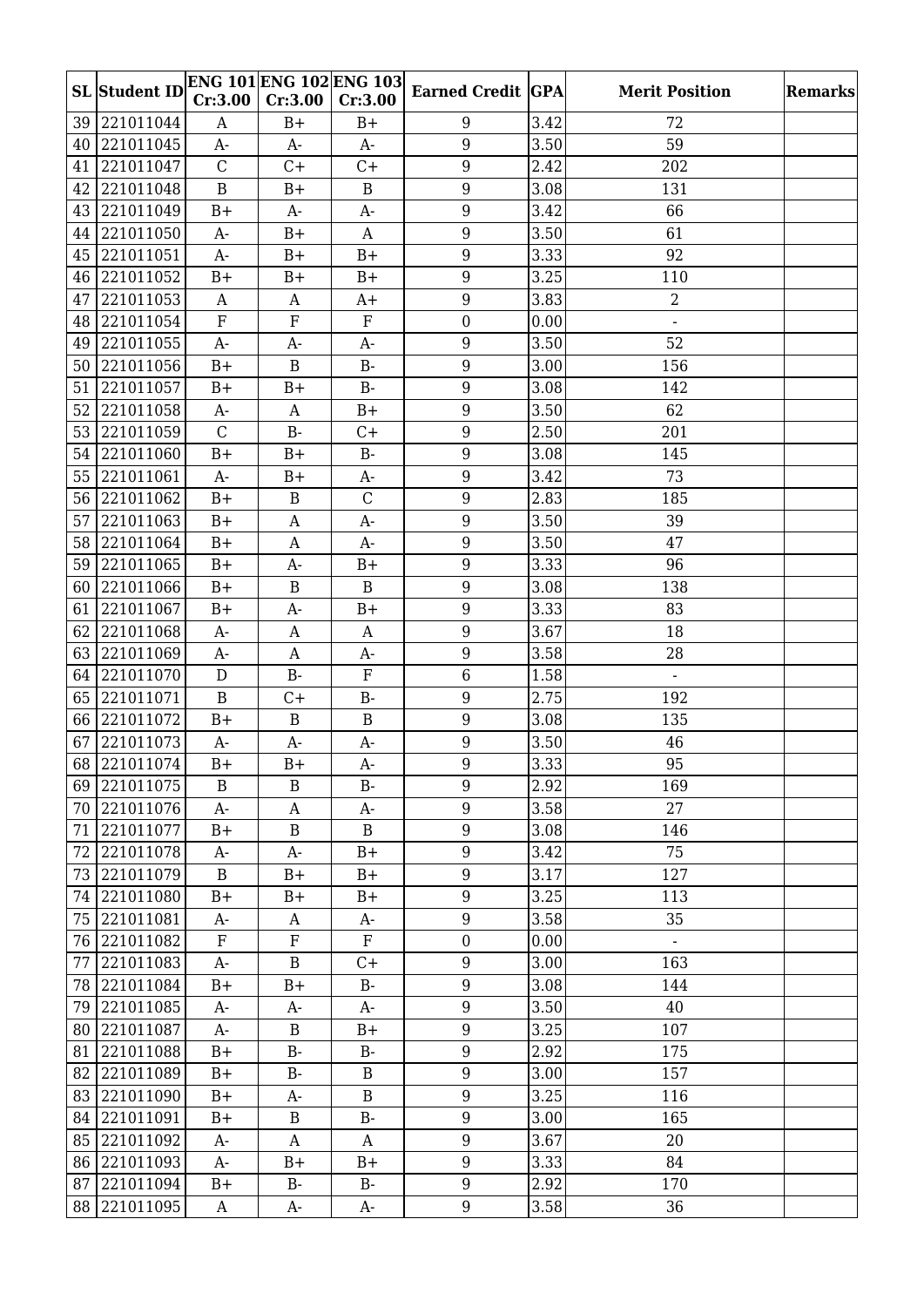|    |                        |              | <b>ENG 101 ENG 102 ENG 103</b> |              |                          |      |                       |                |
|----|------------------------|--------------|--------------------------------|--------------|--------------------------|------|-----------------------|----------------|
|    | <b>SL</b> Student ID   | Cr:3.00      | Cr:3.00                        | Cr:3.00      | <b>Earned Credit GPA</b> |      | <b>Merit Position</b> | <b>Remarks</b> |
|    | 89 221011096           | A-           | A                              | A-           | 9                        | 3.58 | 37                    |                |
| 90 | 221011098              | $A-$         | $B+$                           | A-           | 9                        | 3.42 | 67                    |                |
| 91 | 221011099              | $B+$         | $B+$                           | B            | 9                        | 3.17 | 128                   |                |
| 92 | 221011100              | $A-$         | $B+$                           | $B+$         | 9                        | 3.33 | 99                    |                |
| 93 | 221011101              | $A-$         | C+                             | $B-$         | $\boldsymbol{9}$         | 2.92 | 179                   |                |
|    | 94 221011103           | $B+$         | $A-$                           | $B+$         | 9                        | 3.33 | 97                    |                |
|    | 95 221011104           | $B -$        | $B+$                           | <b>B-</b>    | $\boldsymbol{9}$         | 2.92 | 174                   |                |
|    | 96 221011105           | $A-$         | $A-$                           | $B+$         | 9                        | 3.42 | 71                    |                |
| 97 | 221011106              | $A-$         | $B+$                           | $A-$         | 9                        | 3.42 | 69                    |                |
|    | 98 221011107           | $A-$         | $B+$                           | $B+$         | 9                        | 3.33 | 100                   |                |
|    | 99 221011108           | $B+$         | $B+$                           | $B+$         | 9                        | 3.25 | 114                   |                |
|    | 100 221011109          | $B+$         | $\, {\bf B}$                   | $\mathbf B$  | 9                        | 3.08 | 137                   |                |
|    | 101 221011110          | $B+$         | $B+$                           | $B+$         | $\boldsymbol{9}$         | 3.25 | 111                   |                |
|    | 102 221011111          | $\mathbf C$  | $\mathbf D$                    | ${\bf D}$    | 9                        | 2.08 | 208                   |                |
|    | 103 2210 1112          | $A-$         | $B+$                           | B            | 9                        | 3.25 | 118                   |                |
|    | 104 221011113          | $A-$         | A-                             | A-           | 9                        | 3.50 | 41                    |                |
|    | 105 221011114          | $A-$         | $\, {\bf B}$                   | A-           | 9                        | 3.33 | 88                    |                |
|    | 106 221011115          | $A-$         | A                              | A            | 9                        | 3.67 | 21                    |                |
|    | 107 2210 11116         | $B+$         | $A-$                           | $B+$         | 9                        | 3.33 | 80                    |                |
|    | 108 221011117          | $B+$         | <b>B-</b>                      | $C +$        | 9                        | 2.83 | 182                   |                |
|    | 109 2210 11118         | $B+$         | $\mathbf B$                    | <b>B-</b>    | 9                        | 3.00 | 166                   |                |
|    | 110 2210 11119         | $\mathbf{A}$ | $B+$                           | A-           | 9                        | 3.50 | 54                    |                |
|    | 111 221011120          | $A-$         | $A-$                           | A-           | $\boldsymbol{9}$         | 3.50 | 49                    |                |
|    | 112 221011121          | B            | $\, {\bf B}$                   | $\mathbf B$  | $9\,$                    | 3.00 | 150                   |                |
|    | 113 221011122          | $B+$         | $\, {\bf B}$                   | $B+$         | 9                        | 3.17 | 121                   |                |
|    | 114 221011123          | $B+$         | $\mathcal{C}$                  | $\mathbf B$  | 9                        | 2.83 | 183                   |                |
|    | 115 221011124          | $\mathbf{B}$ | $B -$                          | <b>B-</b>    | 9                        | 2.83 | 186                   |                |
|    | 116 221011125          | $\mathbf{A}$ | $B -$                          | $\mathbf B$  | $9\,$                    | 3.17 | 122                   |                |
|    | 117 2210 1126          | $B+$         | $C +$                          | $\mathbf B$  | 9                        | 2.92 | 176                   |                |
|    | $\sqrt{118}$ 221011127 | $A-$         | $\mathbf A$                    | $B+$         | $9\phantom{.}$           | 3.50 | 53                    |                |
|    | 119  221011128         | A            | A                              | A            | 9                        | 3.75 | 9                     |                |
|    | 120 2210 1129          | A-           | A                              | $B+$         | 9                        | 3.50 | 51                    |                |
|    | 121 221011130          | $A-$         | $B -$                          | $B-$         | 9                        | 3.00 | 162                   |                |
|    | 122 221011131          | $B+$         | $\, {\bf B}$                   | B            | 9                        | 3.08 | 139                   |                |
|    | 123 221011132          | $\mathbf{A}$ | A                              | $A+$         | 9                        | 3.83 | $\mathbf{1}$          |                |
|    | 124 221011133          | $C +$        | ${\bf D}$                      | $\mathsf{C}$ | $\boldsymbol{9}$         | 2.25 | 207                   |                |
|    | 125 221011134          | $B+$         | B                              | $B+$         | $9\phantom{.0}$          | 3.17 | 124                   |                |
|    | 126 221011135          | $A-$         | $A-$                           | $A-$         | 9                        | 3.50 | 50                    |                |
|    | 127 221011136          | $A-$         | $B+$                           | $B+$         | $9\phantom{.}$           | 3.33 | 101                   |                |
|    | 128 221011137          | A            | A                              | A            | 9                        | 3.75 | $\overline{4}$        |                |
|    | 129 221011138          | $A-$         | A                              | A            | 9                        | 3.67 | 13                    |                |
|    | 130 221011139          | $B+$         | $\, {\bf B}$                   | $\, {\bf B}$ | $\boldsymbol{9}$         | 3.08 | 140                   |                |
|    | 131 221011141          | $B+$         | $\, {\bf B}$                   | $B-$         | 9                        | 3.00 | 153                   |                |
|    | 132 221011142          | $A-$         | A                              | A            | 9                        | 3.67 | 14                    |                |
|    | 133 221011143          | A-           | B                              | A-           | $9\phantom{.0}$          | 3.33 | 98                    |                |
|    | 134 221011144          | $A-$         | A                              | A-           | 9                        | 3.58 | 24                    |                |
|    | 135 221011145          | $\mathbf B$  | $B-$                           | B            | $\boldsymbol{9}$         | 2.92 | 167                   |                |
|    | 136 221011147          | $B+$         | $B+$                           | $\mathbf B$  | 9                        | 3.17 | 125                   |                |
|    | 137 221011148          | $\mathbf B$  | $C +$                          | $B+$         | 9                        | 2.92 | 171                   |                |
|    | 138 221011149          | $B+$         | $C +$                          | $B-$         | $9\phantom{.0}$          | 2.83 | 188                   |                |
|    |                        |              |                                |              |                          |      |                       |                |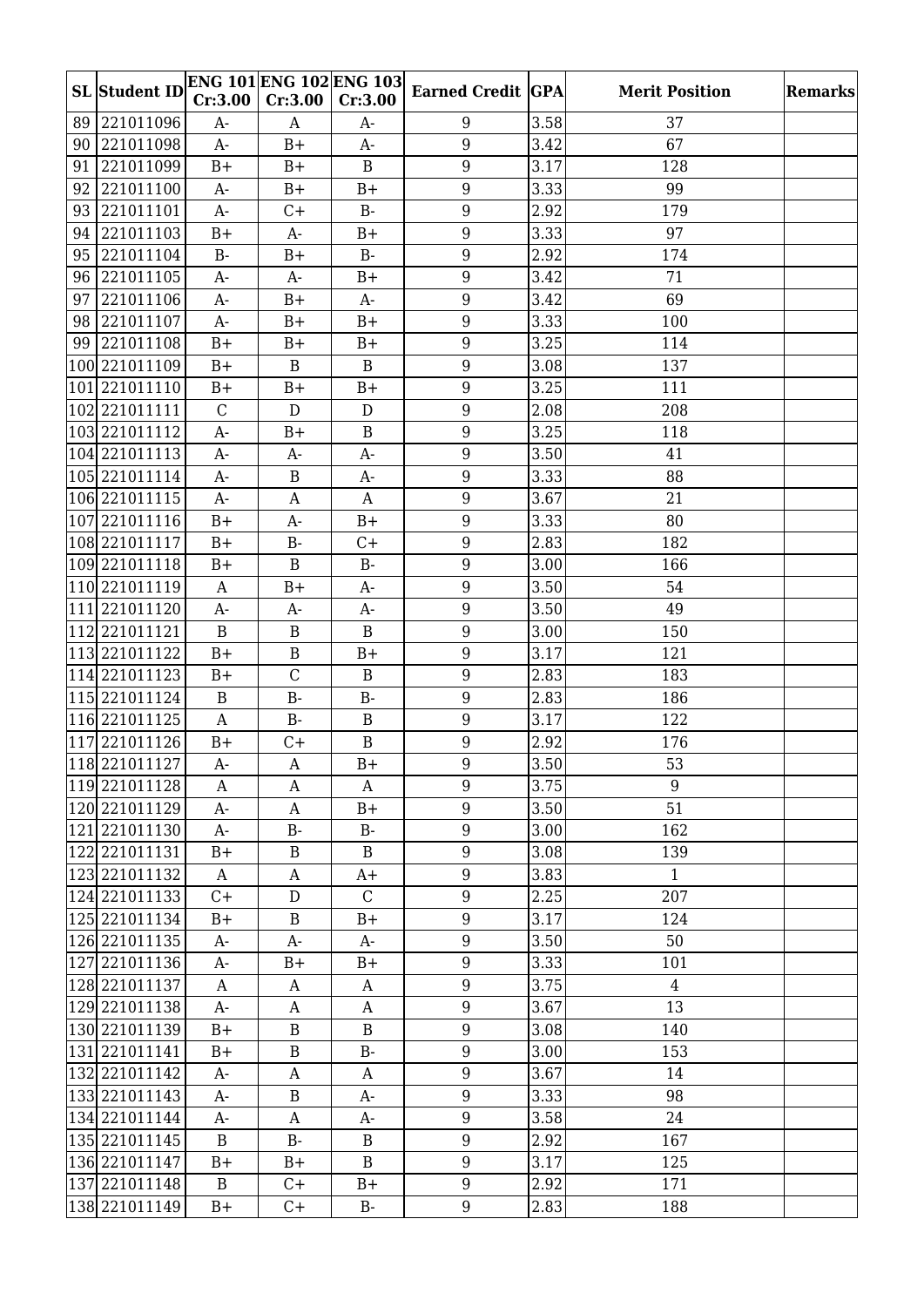| <b>SL</b> Student ID |                  |              | <b>ENG 101 ENG 102 ENG 103</b> | <b>Earned Credit GPA</b> |      | <b>Merit Position</b> | Remarks |
|----------------------|------------------|--------------|--------------------------------|--------------------------|------|-----------------------|---------|
|                      | Cr:3.00          | Cr:3.00      | Cr:3.00                        |                          |      |                       |         |
| 139 221011152        | $B+$             | $B -$        | $B+$                           | 9                        | 3.08 | 143                   |         |
| 140 221011153        | $B+$             | $A-$         | $B+$                           | 9                        | 3.33 | 79                    |         |
| 141 221011154        | $A-$             | $\mathbf B$  | $B+$                           | 9                        | 3.25 | 112                   |         |
| 142 221011155        | $A-$             | $B+$         | $A-$                           | 9                        | 3.42 | 70                    |         |
| 143 221011156        | $A-$             | A-           | $B+$                           | 9                        | 3.42 | 76                    |         |
| 144 221011157        | $A-$             | $\, {\bf B}$ | $B+$                           | 9                        | 3.25 | 104                   |         |
| 145 221011158        | $B -$            | $C +$        | $B -$                          | 9                        | 2.67 | 193                   |         |
| 146 221011159        | $B+$             | B            | B                              | 9                        | 3.08 | 147                   |         |
| 147 221011160        | $\, {\bf B}$     | $\, {\bf B}$ | $\, {\bf B}$                   | 9                        | 3.00 | 151                   |         |
| 148 221011161        | $A-$             | $A-$         | $A+$                           | 9                        | 3.67 | 23                    |         |
| 149 221011162        | A-               | B            | B                              | 9                        | 3.17 | 129                   |         |
| 150 2210 11163       | $A-$             | $B+$         | $\, {\bf B}$                   | 9                        | 3.25 | 108                   |         |
| 151 221011164        | $\boldsymbol{A}$ | A            | $A-$                           | 9                        | 3.67 | 15                    |         |
| 152 221011165        | $A-$             | $A-$         | $B-$                           | 9                        | 3.25 | 105                   |         |
| 153 221011166        | $\boldsymbol{A}$ | A            | A                              | 9                        | 3.75 | 10                    |         |
| 154 221011167        | $A-$             | $B+$         | $B -$                          | 9                        | 3.17 | 126                   |         |
| 155 221011168        | $B+$             | $C +$        | $C +$                          | 9                        | 2.75 | 190                   |         |
| 156 221011169        | $B+$             | $\, {\bf B}$ | $B-$                           | 9                        | 3.00 | 154                   |         |
| 157 221011170        | $A-$             | $\, {\bf B}$ | $B -$                          | 9                        | 3.08 | 148                   |         |
| 158 221011171        | $B+$             | $B+$         | $\mathbf{B}$                   | 9                        | 3.17 | 123                   |         |
| 159 221011172        | $B+$             | <b>B-</b>    | <b>B-</b>                      | 9                        | 2.92 | 177                   |         |
| 160 2210 11173       | $A-$             | $\mathbf{A}$ | $A-$                           | 9                        | 3.58 | 38                    |         |
| 161 221011174        | $\mathbf B$      | $C +$        | <b>B-</b>                      | $9\,$                    | 2.75 | 191                   |         |
| 162 221011175        | $\mathbf{A}$     | $A-$         | $\boldsymbol{A}$               | 9                        | 3.67 | 12                    |         |
| 163 221011176        | $A-$             | $A-$         | $B+$                           | 9                        | 3.42 | 77                    |         |
| 164 221011177        | $\mathbf{A}$     | $A-$         | $A-$                           | $9\phantom{.}$           | 3.58 | 25                    |         |
| 165 221011178        | $B+$             | $A-$         | B                              | 9                        | 3.25 | 106                   |         |
| 166 221011179        | $B+$             | $B+$         | $B-$                           | $9\,$                    | 3.08 | 136                   |         |
| 167 221011180        | $B+$             | $\bf{B}$     | $B-$                           | 9                        | 3.00 | 158                   |         |
| 168 221011181        | $A-$             | $A-$         | $A-$                           | $\overline{9}$           | 3.50 | 63                    |         |
| 169 221011182        | A-               | A-           | <b>B-</b>                      | 9                        | 3.25 | 119                   |         |
| 170 2210 11183       | A-               | $B+$         | $B+$                           | 9                        | 3.33 | 89                    |         |
| 171 221011184        | A-               | $A-$         | $A-$                           | 9                        | 3.50 | 55                    |         |
| 172 221011185        | $\mathsf{C}$     | $C+$         | $\mathsf{C}$                   | $9\phantom{.0}$          | 2.33 | 203                   |         |
| 173 221011187        | $A-$             | A            | $A-$                           | 9                        | 3.58 | 32                    |         |
| 174 221011188        | $B+$             | A-           | $B+$                           | $\boldsymbol{9}$         | 3.33 | 81                    |         |
| 175 221011189        | $B-$             | ${\rm D}$    | $\mathsf{C}$                   | $9\phantom{.0}$          | 2.33 | 204                   |         |
| 176 221011190        | $B+$             | $B -$        | $\mathbf{B}$                   | 9                        | 3.00 | 159                   |         |
| 177 221011191        | A-               | A-           | A                              | $9\phantom{.0}$          | 3.58 | 29                    |         |
| 178 221011192        | $B-$             | $C+$         | $C+$                           | 9                        | 2.58 | 197                   |         |
| 179 221011193        | A-               | A-           | $A-$                           | 9                        | 3.50 | 56                    |         |
| 180 2210 11194       | A-               | B            | $B+$                           | 9                        | 3.25 | 117                   |         |
| 181 221011195        | $B+$             | $B-$         | B                              | 9                        | 3.00 | 164                   |         |
| 182 221011196        | $B+$             | $C+$         | $C+$                           | $9\phantom{.0}$          | 2.75 | 189                   |         |
| 183  221011197       | A                | A-           | A-                             | 9                        | 3.58 | 33                    |         |
| 184 221011198        | A-               | $\, {\bf B}$ | A-                             | 9                        | 3.33 | 85                    |         |
| 185 221011199        | $B+$             | $B-$         | D                              | $\overline{9}$           | 2.67 | 194                   |         |
| 186 221011201        | B                | A            | $_{\rm F}$                     | 6                        | 2.25 | 206                   |         |
| 187 221011202        | $\, {\bf B}$     | $C +$        | $C +$                          | 9                        | 2.67 | 195                   |         |
| 188 221011203        | $\mathbf B$      | $B-$         | B                              | 9                        | 2.92 | 178                   |         |